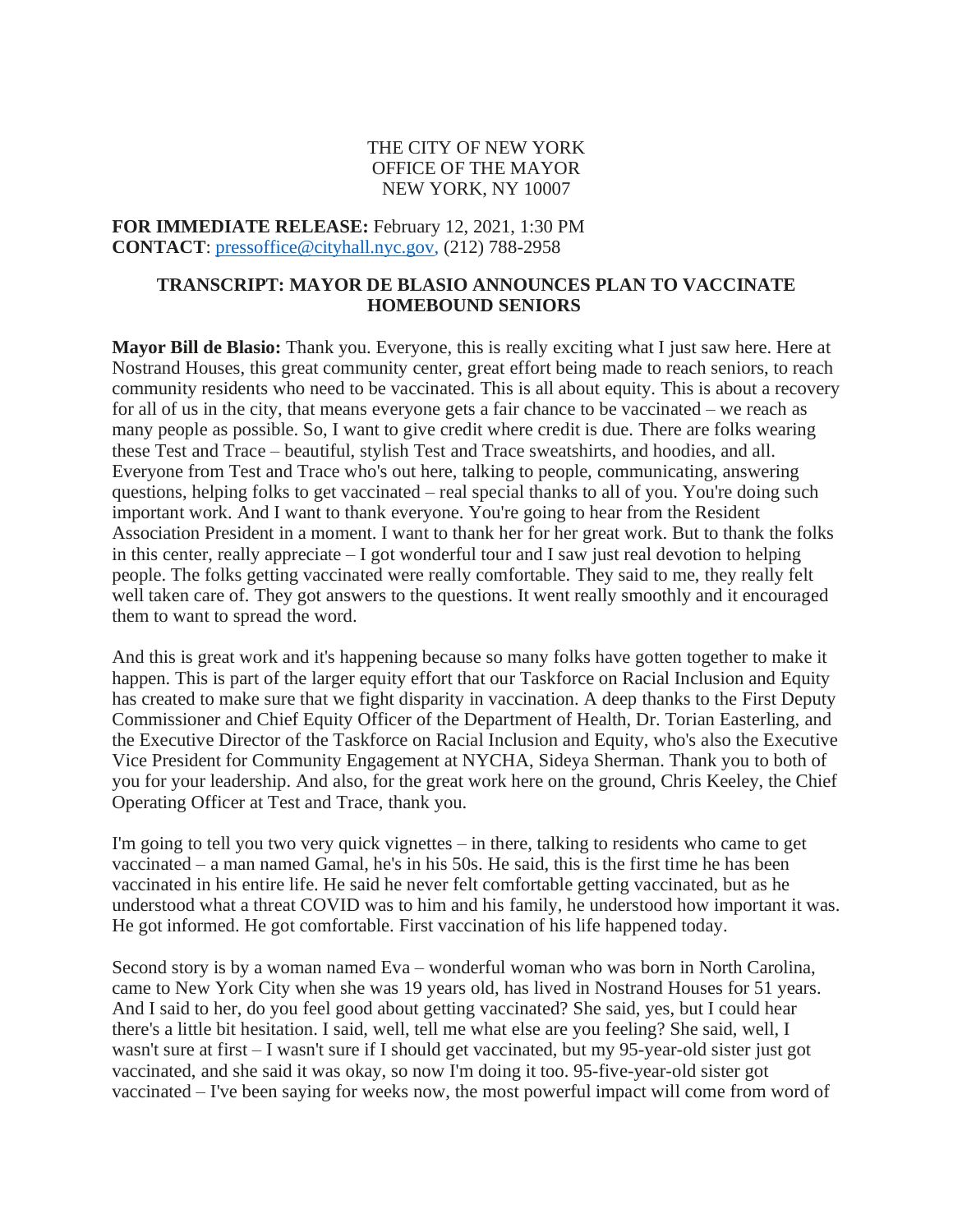mouth, from family, friends, neighbors, people who you worship with. When they get vaccinated, it's going to give you confidence in getting vaccinated.

So, we need to do more and more of this. We need the supply. We need the federal government to get us more supply directly to New York City. We need the State government to make things simpler and more flexible so we can reach more people, because the more we do, the more people will want it. So, today, is really a great example, seeing the seniors here who are excited and ready to get vaccinated. But now, let's talk about a new announcement, because there's a lot of seniors who can't get here, they can't get to a community center. They're homebound. There's a lot of our loved ones, our elders who can't leave their apartment. They need help too. There's a lot of seniors who could get vaccinated if it's in their building, but they can't go farther than that. So, we have created a new plan to reach homebound seniors. And we have to do this urgently, we cannot leave any of our seniors behind. And our homebound seniors are amongst the most vulnerable people in New York City, so it's going to be harder to reach them, but we will reach them.

Three new key initiatives – first, at retirement communities, right there in the buildings, we can reach folks who can only stay in their immediate development. They can't get any farther, they're not able to go any farther, we'll reach them right there. So, we're starting a brand-new vaccination clinic program at retirement communities right in their buildings. Two sites will open next week at the Warbasse Cares Program here in Brooklyn and Coney Island and the Morningside Retirement and Health Services Program in Morningside Heights in Manhattan. These will be the beginning of a much bigger effort to reach homebound seniors in their own buildings.

Second, we're focusing on those who provide care for homebound seniors who are with them. So much today, there are home health aides who they need and depend on – we need to make sure they're healthy too to protect the seniors who have to stay at home. Over the course of a month, we will vaccinate 25,000 home health aides who are the lifeline for our homebound seniors – that will protect the seniors and the aides alike. And then, as soon as we have the Johnson  $\&$ Johnson vaccine, that's just a few weeks, we're going to start a specific initiative to have medical personnel go to the apartments of homebound seniors. The Johnson & Johnson vaccine is an easier vaccine. It does not require as much refrigeration and it's one shot only. That'll be a blessing – one shot only. When that vaccine arrives, we're going to take a part of that allotment and devoted specifically to homebound seniors, have nurses and other medical professionals go apartment by apartment to those who cannot even leave their apartment and make sure they are safe.

So, this is a brand-new initiative. It's going to make a big impact on seniors who need help and family members who care for them and fear for them. This is going to bring a sigh of relief to so many families.

Let me say a few words in Spanish –

[Mayor de Blasio speaks in Spanish]

We look forward to leaving this pandemic in the rearview mirror, part of our past. And we will get there. Now, want you to hear from just one more person before we take a few questions. She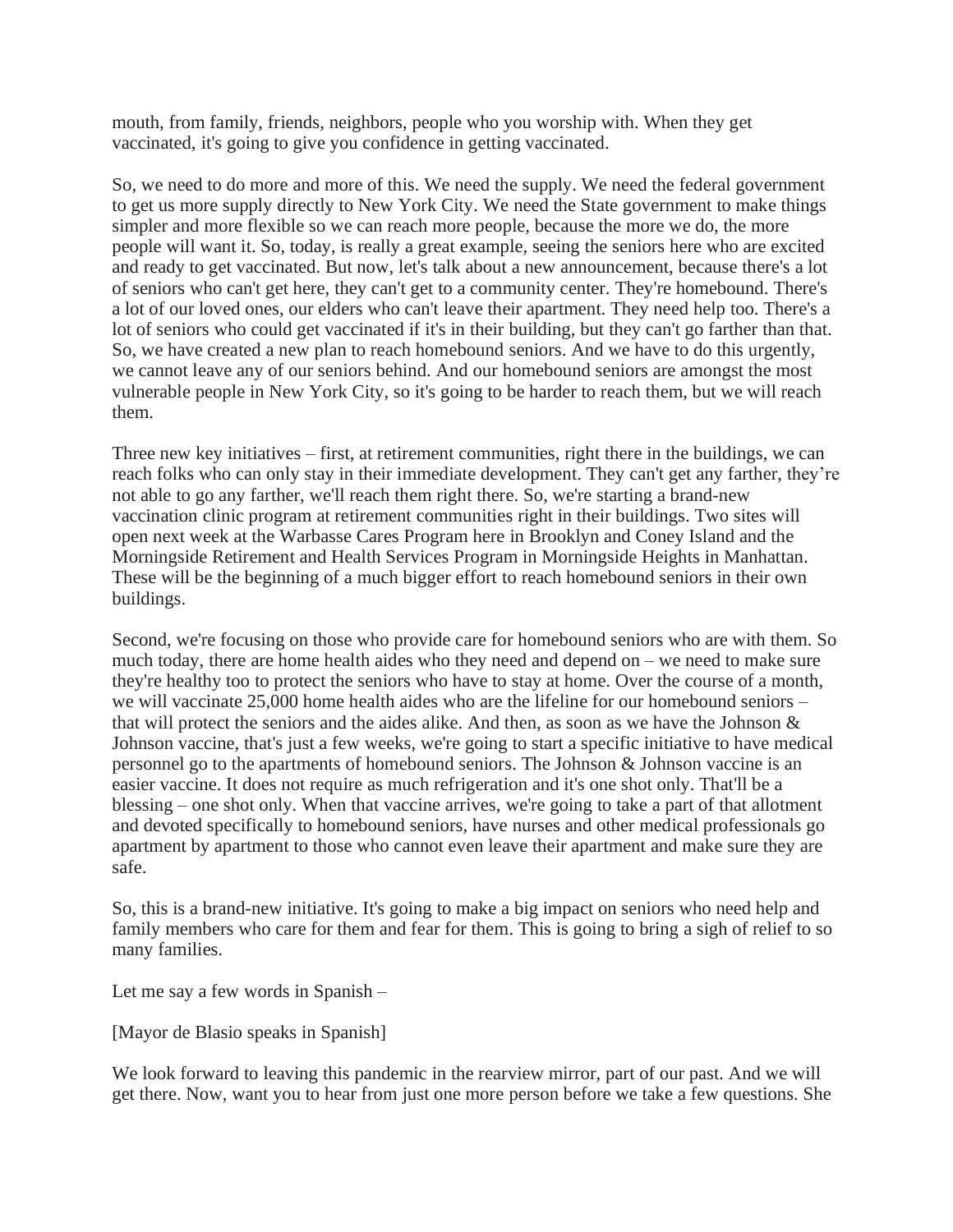does amazing work as a leader of the Nostrand Houses Tenant Association. She hears the concerns of the residents. She acts on them. She's a trusted leader. I've known her for a long time and respect her work greatly. My pleasure to introduce to you, Barbara McFadden.

 $\lceil$ ...]

**Mayor:** Has anyone ever told you, you are fabulous? [Laughter]

I like self-confidence, don't you like that? Be proud. Be proud. Thank you for all you have done and we're going to do more together. Okay. Let's take a few questions. Gloria?

**Question:** I wanted to ask you, could you get a little bit into the specifics of this site that you visited? I understand there's vaccinations happening right now. What does the supply picture look like? And is there any, I know there are requirements, but is it only for people who are in this immediate area? What's the –

**Mayor:** I'll start and then Torian, [inaudible], whoever wants to jump in on specifics. So, when we do these sites in public housing, the focus is on public housing residents. So, I was just talking to folks who do the check-in and they say, they ask to confirm if someone is a public housing resident, because we – if we're going to fight disparity and inequality, that means focusing on NYCHA. So that is the focus here, obviously, people from this development in particular. In terms of the number of doses and all?

## **First Deputy Commissioner Torian Easterling, Department of Health and Mental**

**Hygiene:** Great question. So, I just want to, you know, acknowledge the work of New York City Test and Trace, a lot of work that they've already done this week, going door-to-door, knocking on – to reach out to our seniors. So yes, this is for seniors who are living in NYCHA developments. We're doing 80 appointments per day for the next four days. We have 300 doses this week, at this site. But we have six sites that are operating this week. And we're going to be continuing to do outreach and continuing into next week to make sure that we're reaching our seniors, making sure that they're getting vaccinated.

**Question:** Can I just ask how it's working in terms of seniors who need – making the appointments since we understand that it's something that not all seniors are able to do through the website, if they're not able to navigate the technology on their own. How are appointments being handled for this kind of site? And also, for the ones that will eventually open up at these centers specifically for seniors.

**First Deputy Commissioner Easterling;** Yeah. So, that's happening in a number of different ways. So, the fabulous staff that you're seeing in addition to Ms. Barbara, fabulous staff that you're seeing behind us, they're going door-to-door and they're actually entering names into the appointment system. And so, they're taking the onus onto the staff to really make sure that we're scheduling them. They're getting their times, making sure they know what materials they need to bring downstairs when they're getting vaccinated. And this is the same operation that we're using at the future sites as well as we stand them up.